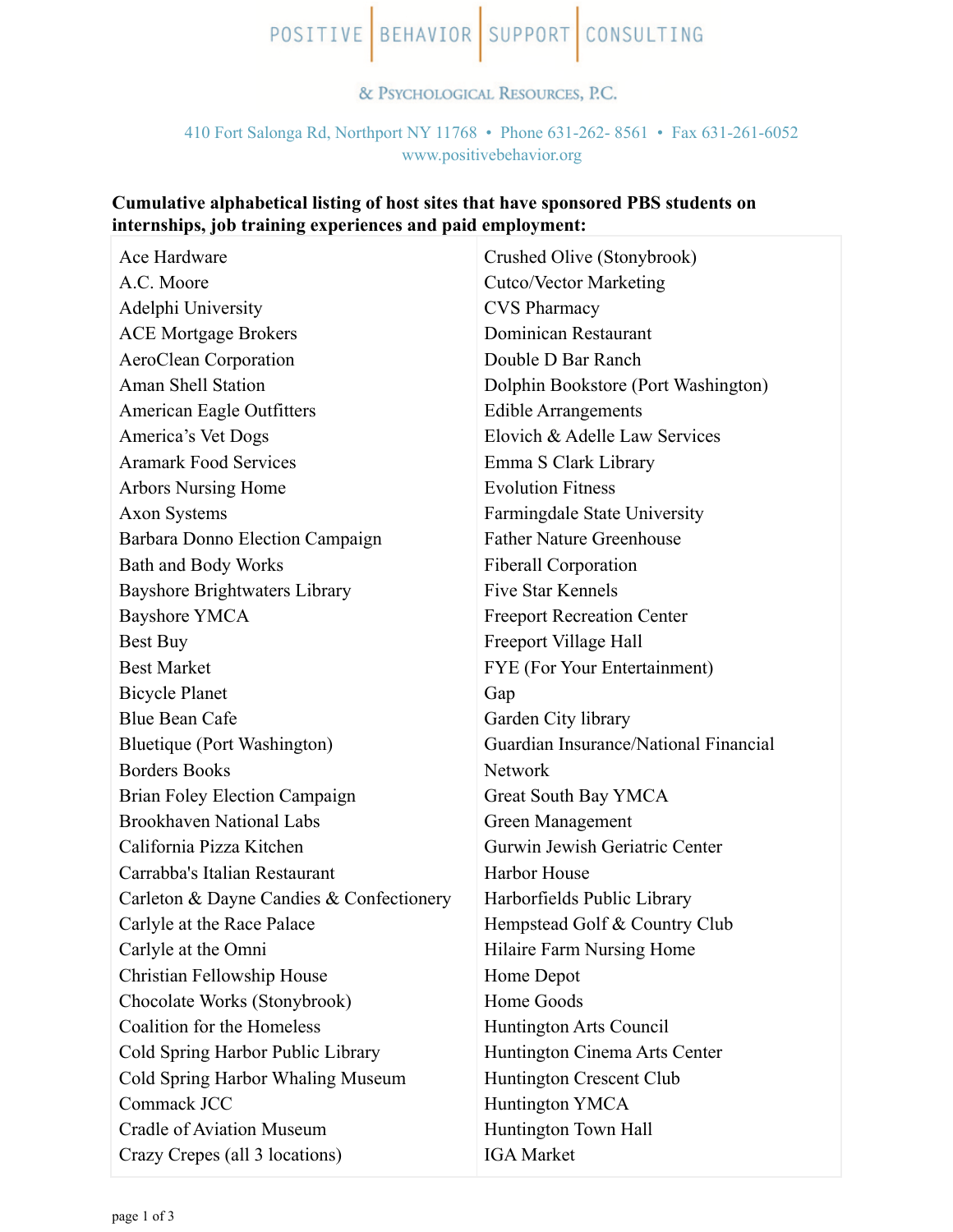## **(continued) Cumulative alphabetical listing of host sites that have sponsored PBS students on internships, job training experiences and paid employment:**

| Incredible Feet Shoe Store                | Not Just Art                              |
|-------------------------------------------|-------------------------------------------|
| <b>Independent Support Services (ISS)</b> | Oak Cliff Marina                          |
| <b>Island Color Printing</b>              | Old Country Buffet                        |
| <b>Island Harvest Food Pantry</b>         | Old Navy                                  |
| Islip Town Hall                           | <b>Outboard Barn</b>                      |
| IT Bagel                                  | <b>Oyster Babies</b>                      |
| Keyfood                                   | <b>Oyster Bay Cooperative Preschool</b>   |
| Kiddie Academy                            | <b>Oyster Bay Manor</b>                   |
| Kia Automotive                            | Pal-O-Mine Equestrian Center              |
| King Kullen Supermarket                   | <b>OSC World</b>                          |
| Kohl's                                    | Parent Resource Center (Port Washington)  |
| Lakewood Riding Stables                   | Party City                                |
| Law Offices of Robert Greco, Esq.         | Party Hardy                               |
| Lee's Autobody                            | PBS Community Foundation                  |
| L & M Multisensory Learning Center        | PBS Consulting & Psychological Resources, |
| Long Beach City Hall                      | PC                                        |
| Long Island Museum                        | P.C. Richards                             |
| Long Island Progressive Coalition         | Petco                                     |
| Long Island Radio Group                   | Plainview-Bethpage Jewish Community       |
| Long Island University (LIU, C.W. Post    | Center                                    |
| campus)                                   | <b>Plainview Physical Therapy</b>         |
| Marchand's Dance Studio                   | Port Jefferson Chamber of Commerce (PJ    |
| Marshall's                                | Train Car)                                |
| Maximum Canine Dog Training               | Port Washington Library                   |
| Mercy Hospital                            | <b>Pro-Air Detailing Services</b>         |
| Micro-Center                              | Purvis                                    |
| Milleridge Inn                            | Race Palace Restaurant                    |
| <b>Nassau Community College</b>           | Save-a-Pet                                |
| Nassau County Parks, Recreation &         | Sertino's Café                            |
| Museums                                   | Shoprite                                  |
| <b>Nassau County Public Works</b>         | Smithtown Guide Dog Foundation            |
| Nassau Hobby Shop                         | Smithtown Library                         |
| <b>Nesconset Nursing Home</b>             | Smithtown Little Gym                      |
| Nobman's Hardware Store                   | South Shore Children's Center             |
| Northport Library                         | Spinelli & DelGuis Accountants            |
| North Shore Animal League                 | <b>StanHope Stables</b>                   |
| Northshore Farms                          | <b>Staples</b>                            |